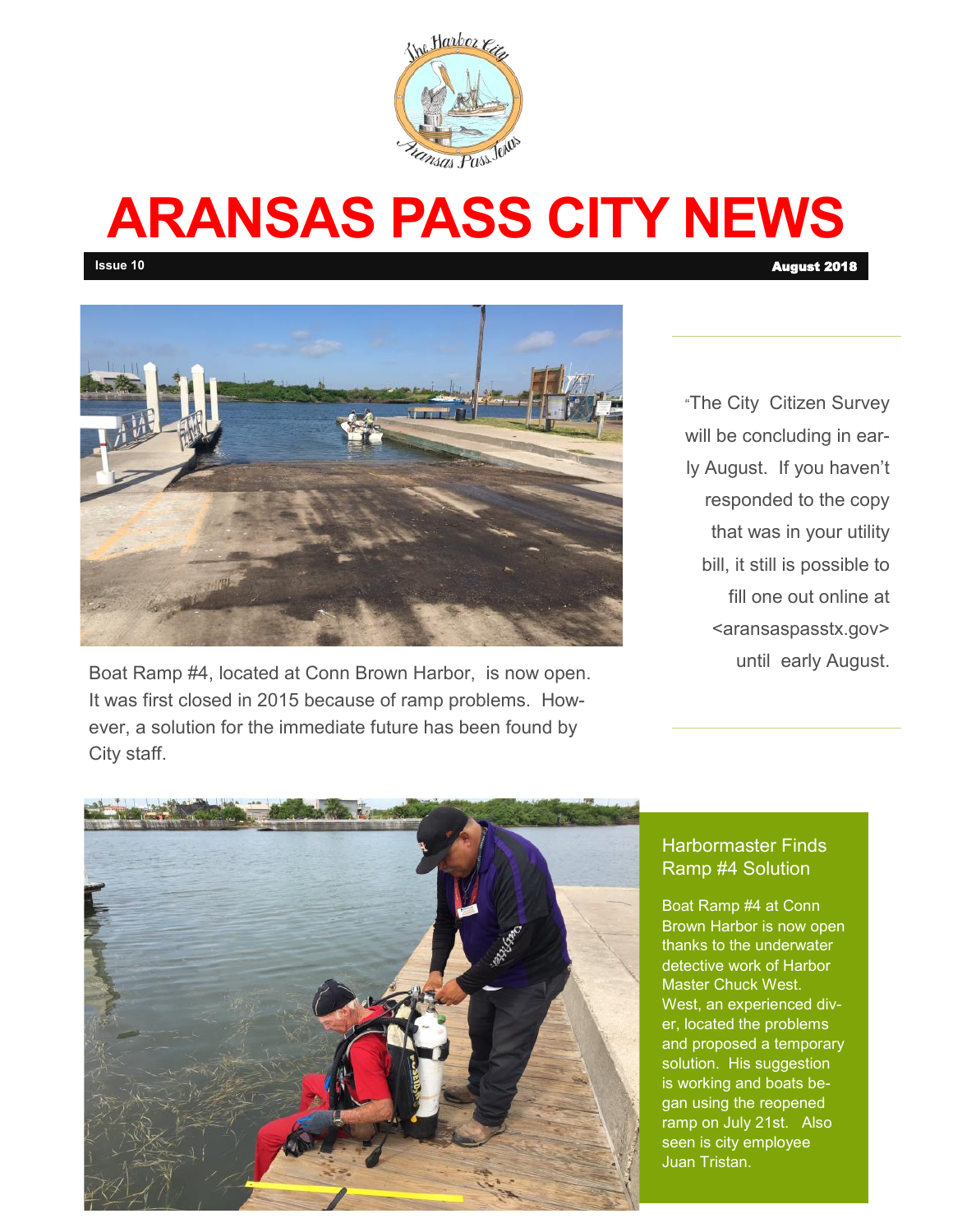

# **MAYOR GOMEZ MEETS WITH SENA-TOR CRUZ**

Texas U.S. Senator Ted Cruz (see above picture) was in Rockport on July 21st to meet with area officials and to receive an update on the recovery from Hurricane Harvey. Aransas Pass Mayor Ram Gomez had an opportunity to relay to the Senator and his staff several concerns.

- (1)Mayor Gomez first acknowledged his appreciation to FEMA for their willingness to partner with the City on Harvey recovery. But, he also had concerns.
- (2)The length of time it takes for FEMA reimbursements from hurricane damage is much too long.
- (3)FEMA approval for the City's collapsed water tower is taking too long.
- (4)Temporary housing opportunities moved too slowly. Aransas Pass lost citizens due to Harvey because of the loss of housing.

Following the round table discussion, Mayor Gomez gave a copy of his written comments to the Senator's staff.

## **Conn Brown Pier now open**

An example of the ongoing Hurricane Harvey recovery is the reopening of the popular fishing pier at Conn Brown Harbor (see pic below). Nearby lights, light poles and electrical work are out for bid.

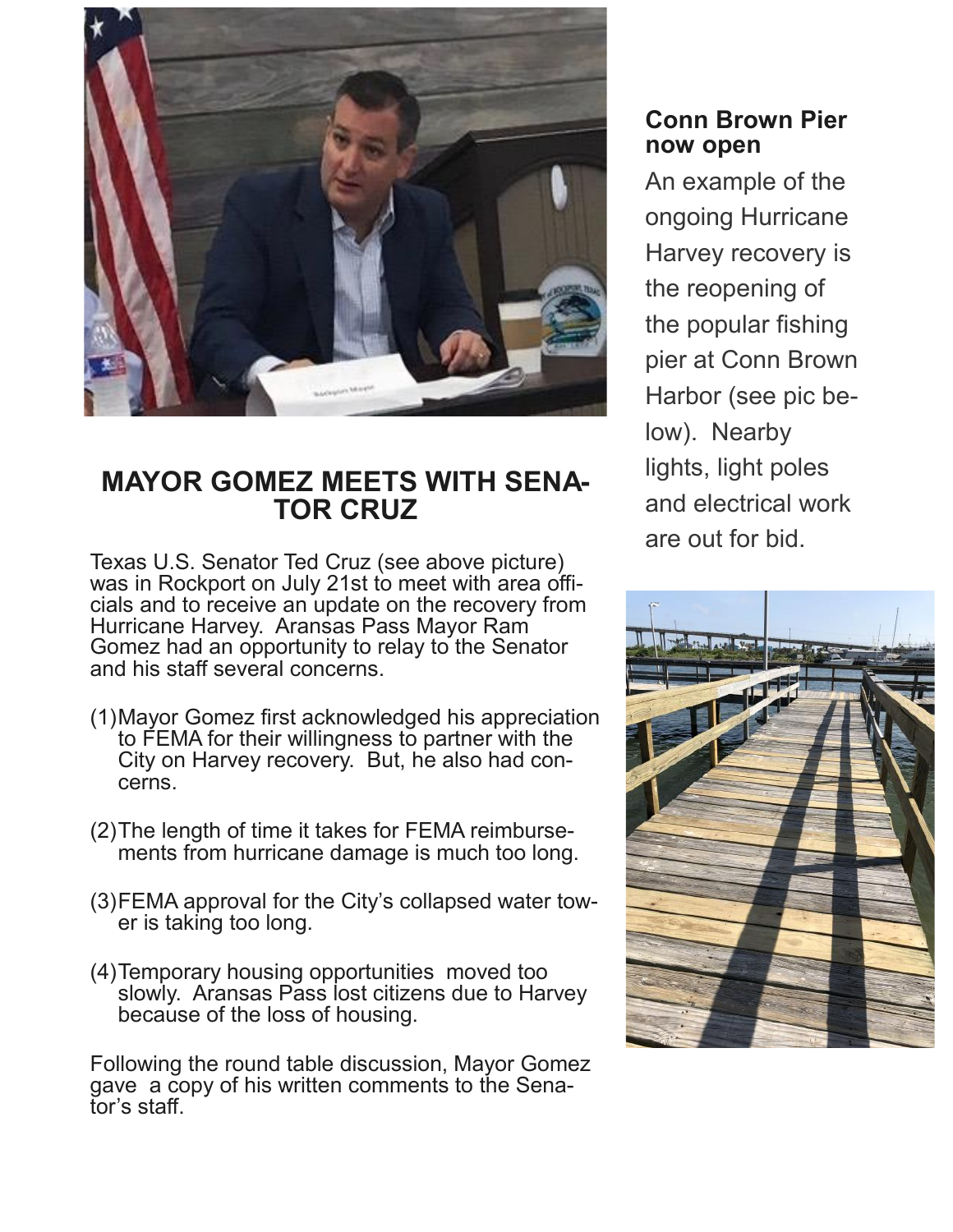

The city is in the process of producing informational videos on various aspects of city government. For example, the most recently produced video is on the City stormwater drainage system. They can be found on the city webpage at

<aransaspasstx.gov>

The filming and production are at no cost to the City.



July 9th, 2018

#### **Message from Code Compliance**

Please be aware that if you have placed or are planning to place debris (fence posts, wood, household trash, construction material) on the front of your property for pick-up. This type of debris pick-up has been terminated since February 2018. You are responsible for hauling these items to the City transfer station. You may pick up your free monthly voucher at City Hall for a pick-up bed size load. Code Compliance will be doing follow up inspections around town by August 6th, 2018. If your property has debris remaining on your property after the allotted time frame, this will be strictly enforced with daily citations. This is an effort to clean up our city, especially since we are almost at a year after Harvey impacted our city.

Another issue that code compliance is wishing to address would be alleyways. Please note that it is the property owner, home owner, or renter's responsibility to maintain the grass behind your property. This is a huge life safety concern with overgrown alleyways. This invites critters & mosquitoes to hide and make their homes in these overgrown alleys. It is YOUR responsibility to keep these maintained. You are not allowed to pile up brush, trash, debris in the alleyway either, and this will not be picked up. If you have trash, debris, brush, or high grass in your alleyway Code Compliance after August 6th, 2018 you will be issued daily citations for the offense. This will be strictly enforced and failure to comply daily citations will be issued to the property owner, home owner, or renter. This ordinance can be found 14-27 (A) & (B) in our local code of ordinances which is also posted below.

14-27 (a) It shall be unlawful and constitute a nuisance for any person who shall own or occupy any lot, to allow weeds, grass, brush in excess of ten (10) inches in height upon any developed or final platted property or twenty-four (24) inches in height upon undeveloped property; rubbish; abandoned, junk or derelict personal property; or any other unsightly, objectionable or unsanitary matter, or vermin to accumulate or grow on such property or lot.

14-27 (b) It shall be the duty of the owner or occupant to keep the abutting or adjacent sidewalk, parkway, alleyway and gutter clean and free of all weeds, trash, rubbish, filth, debris and obstructions which may encumber such sidewalk, parkway, alleyway and gutter; and failure to comply with the requirement of this section shall be and is hereby declared to constitute a nuisance.

Any questions or concerns please contact your code official at (361)-758-5224 or email celrod@aransaspasstx.gov